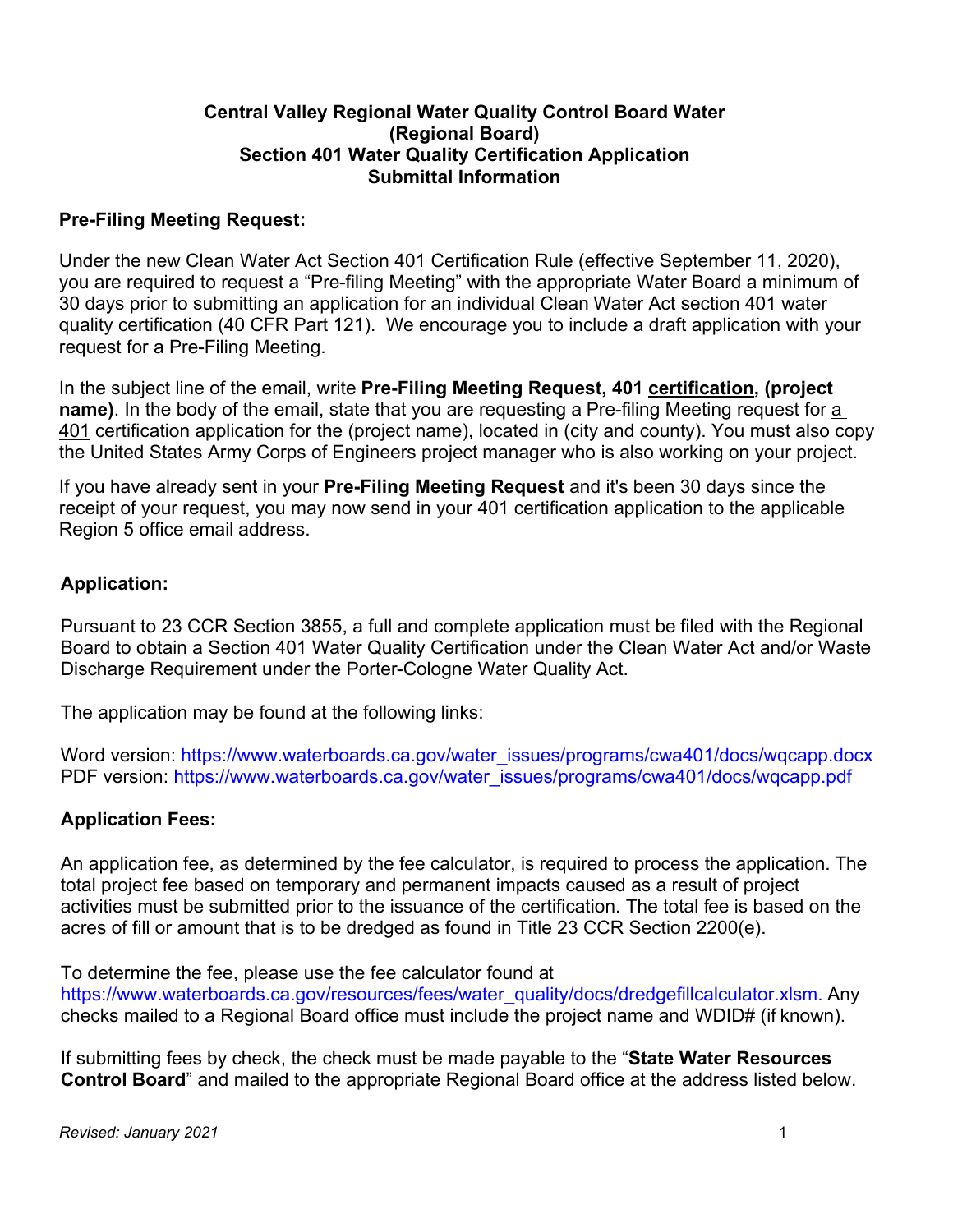Fees may be paid by ACH debit, ACH credit, or credit card online at: [https://www.waterboards.ca.gov/make\\_a\\_payment/](https://www.waterboards.ca.gov/make_a_payment/)

After the certification has become effective, annual fees will be assessed on the fee schedule at time of billing.

# **Submission of Applications:**

Effective 13 October 2014, application and attachments, and submission of material for the development of the water quality certification must be submitted electronically. The application and all required supplemental information should be submitted as searchable Portable Document Format (PDF) documents. Documents and attached supplemental information less than 50 MB should be emailed to the appropriate Regional Board:

Fresno: [CentralValleyFresno@waterboards.ca.gov](mailto:CentralValleyFresno@waterboards.ca.gov) Redding: [CentralValleyRedding@waterboards.ca.gov](mailto:CentralValleyRedding@waterboards.ca.gov) Sacramento: [CentralValleySacramento@waterboards.ca.gov](mailto:CentralValleySacramento@waterboards.ca.gov) 

Documents 50 MB or larger should be transferred to a disk and mailed to the appropriate Regional Board address below.

# **Central Valley Regional Water Quality Control Board Contacts:**

Program Manager: Bryan Smith Supervising Water Resource Control Engineer (530) 226-3425 [bryan.smith@waterboards.ca.gov](mailto:bryan.smith@waterboards.ca.gov)

For further assistance, please contact the appropriate office for the project location:

#### **Fresno Office 1685 E Street Fresno, California 93706**

*(Counties: Fresno, Kings, Kern, Madera, Mariposa, Merced, Tulare, eastern portion of San Benito)*

> Matt Scroggins Senior Water Resource Control Engineer (559) 445-6042 [matt.scroggins@waterboards.ca.gov](mailto:matt.scroggins@waterboards.ca.gov)

Brandon Salazar Water Resource Control Engineer (559) 445-6278 [brandon.salazar@waterboards.ca.gov](mailto:brandon.salazar@waterboards.ca.gov)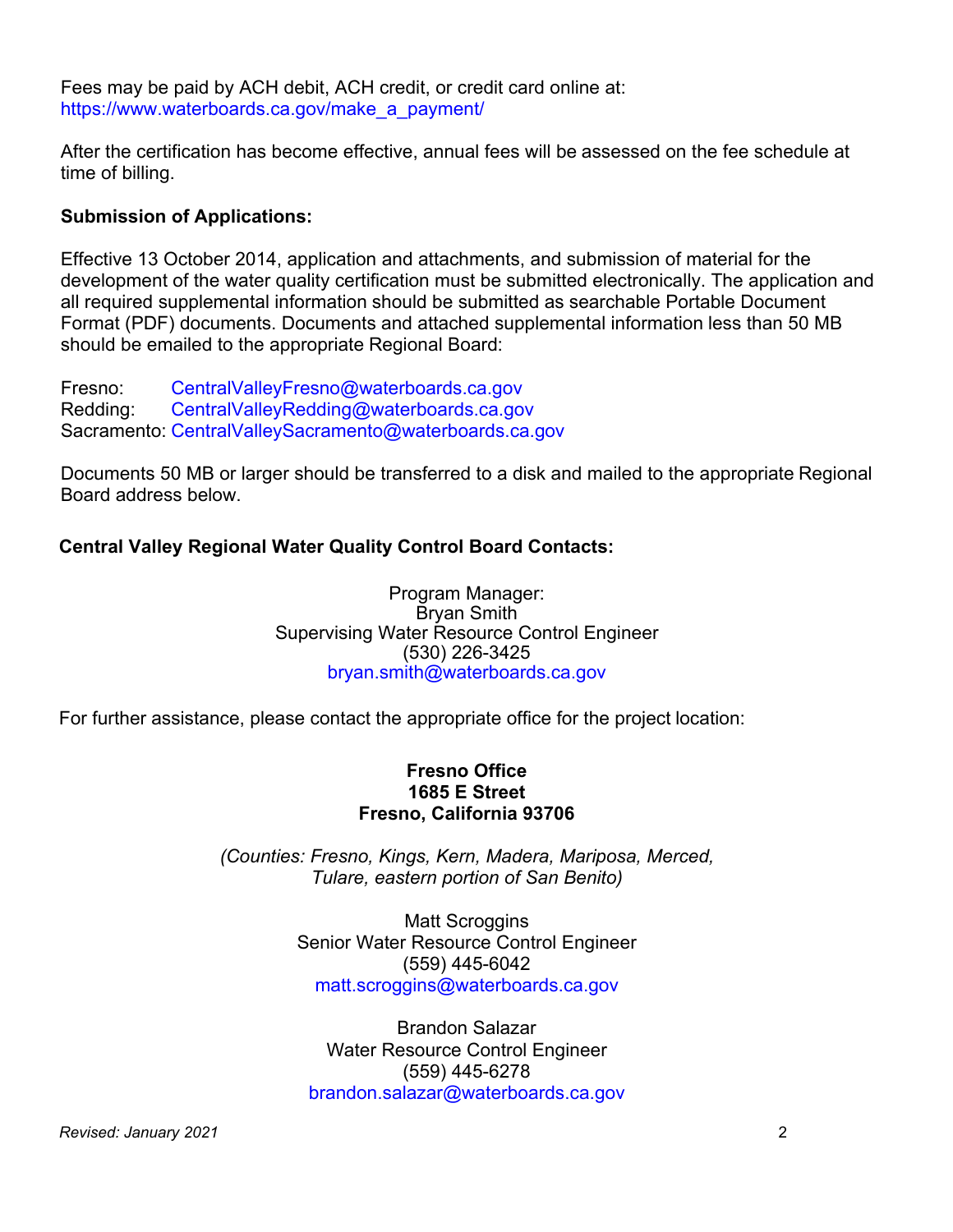#### **Redding Office 364 Knollcrest Drive, Suite 205 Redding, California 96002**

*(Counties: Butte, Glenn, Plumas, Shasta, Tehama, portions of Lassen and Modoc)*

Lynn Coster Senior Environmental Scientist (530) 224-4859 [lynn.coster@waterboards.ca.gov](mailto:lynn.coster@waterboards.ca.gov)

Jerred Ferguson Environmental Scientist (530) 224-4784 [jerred.ferguson@waterboards.ca.gov](mailto:jerred.ferguson@waterboards.ca.gov)

Katie Gilman Engineering Geologist (530) 224-3212 [katie.gilman@waterboards.ca.gov](mailto:katie.gilman@waterboards.ca.gov)

Dan Warner Water Resource Control Engineer (530) 224-4848 [daniel.warner@waterboards.ca.gov](mailto:daniel.warner@waterboards.ca.gov)